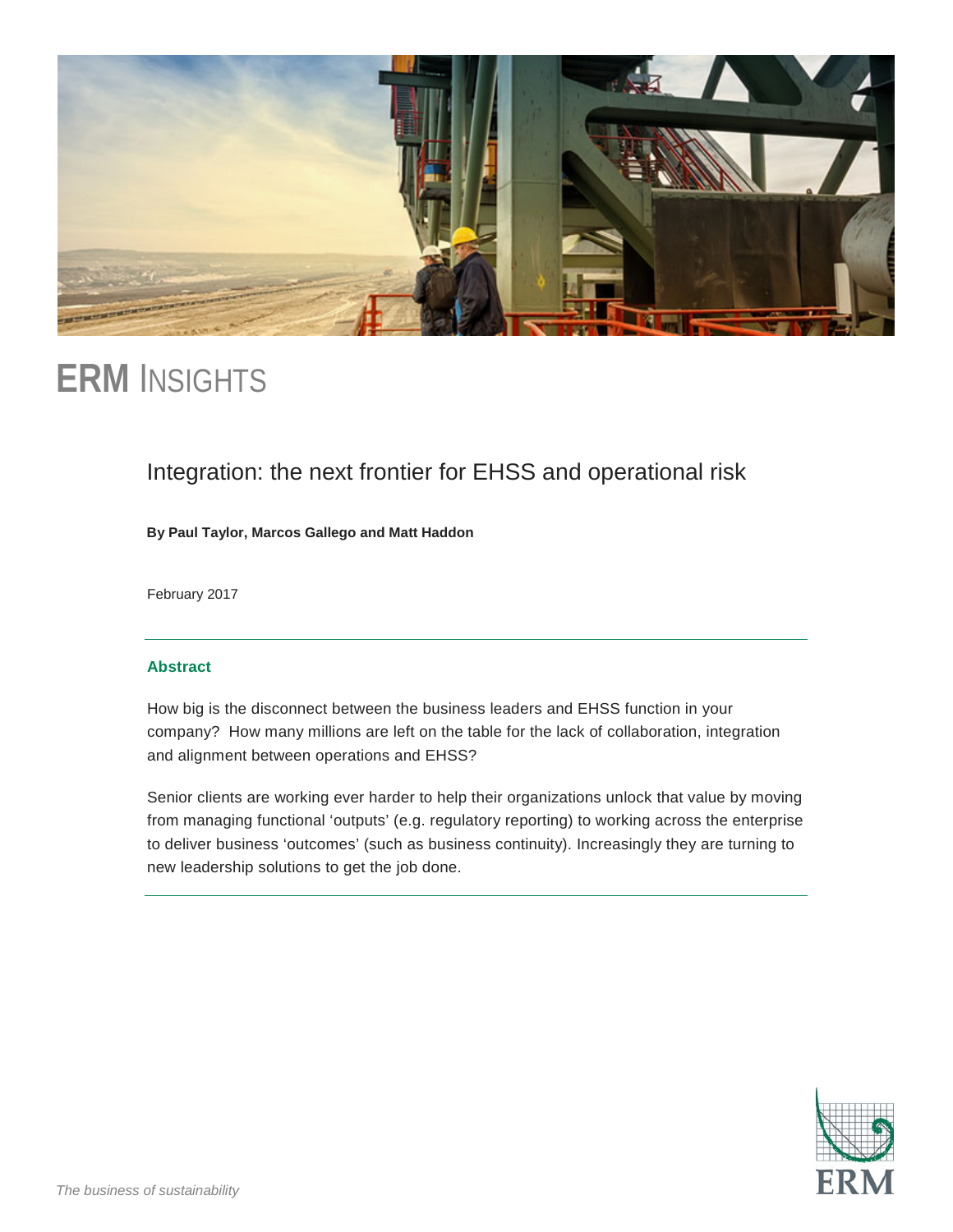## **Integration: the next frontier for EHSS and operational risk**

When one global mining service company's environment, health, safety and sustainability (EHSS) team first came across new chemical registration regulations they thought they were facing another set of ho-hum regulatory requirements that their bosses would rather ignore. But its leader, Simon Wade, who had recently moved from a hands-on operational role, quickly realized that it was really a \$100M business continuity problem in disguise.

What Wade recognized was that the company's latest business venture was predicated on its ability to sell chemicals as an integrated part of its service, wherever and whenever its sales teams wanted. Not meeting the new registration requirements would keep a lot of chemicals stuck at customs docks around the world, and potentially leave their customers stranded (or worse, easy prey for the competition).

Wade is one of a new breed of leader that is going to the next frontier: tackling a multi-billion dollar disconnect between business leaders and EHSS functions. In ERM's experience, a huge amount of value is being left on the table because the execs haven't seen it – or been helped to see it. As a result, they've ended up with the EHSS functions they ask for, i.e. small thinking, short-termist and (in North America in particular) compliance focused.

This at a time when mainstream investors increasingly believe that effective and efficient EHSS performance is an inherent feature of a well-run corporation. According to academics at Harvard and London business schools, a dollar invested in 1993 in a sustainability minded company would have grown to \$22.58 by 2014, compared with \$15.35 if invested in companies without such commitments.

Even with such upside at stake many EHSS professionals are frequently not well positioned or equipped to help achieve it; often because they try to resolve EHSS challenges in their functional silo. Yet the solutions are nearly always to be found in better understanding of, alignment with and collaboration in service of the core business.

All industrial sectors are now revealing the desire to make EHSS more strategic and more operationally impactful. From Board members of midstream companies who've turned the growth agenda away from new capital projects to M&A because they "can't get new pipe in the ground" due to

This thirst for 'deep operational integration' lies at the heart of an emerging trend.

stakeholder pressure like the recent Dakota Access Pipeline protests. From food and beverage majors that are making big bets on renewable energy to succeed in a low carbon world. And from power company execs who are throwing themselves into operational performance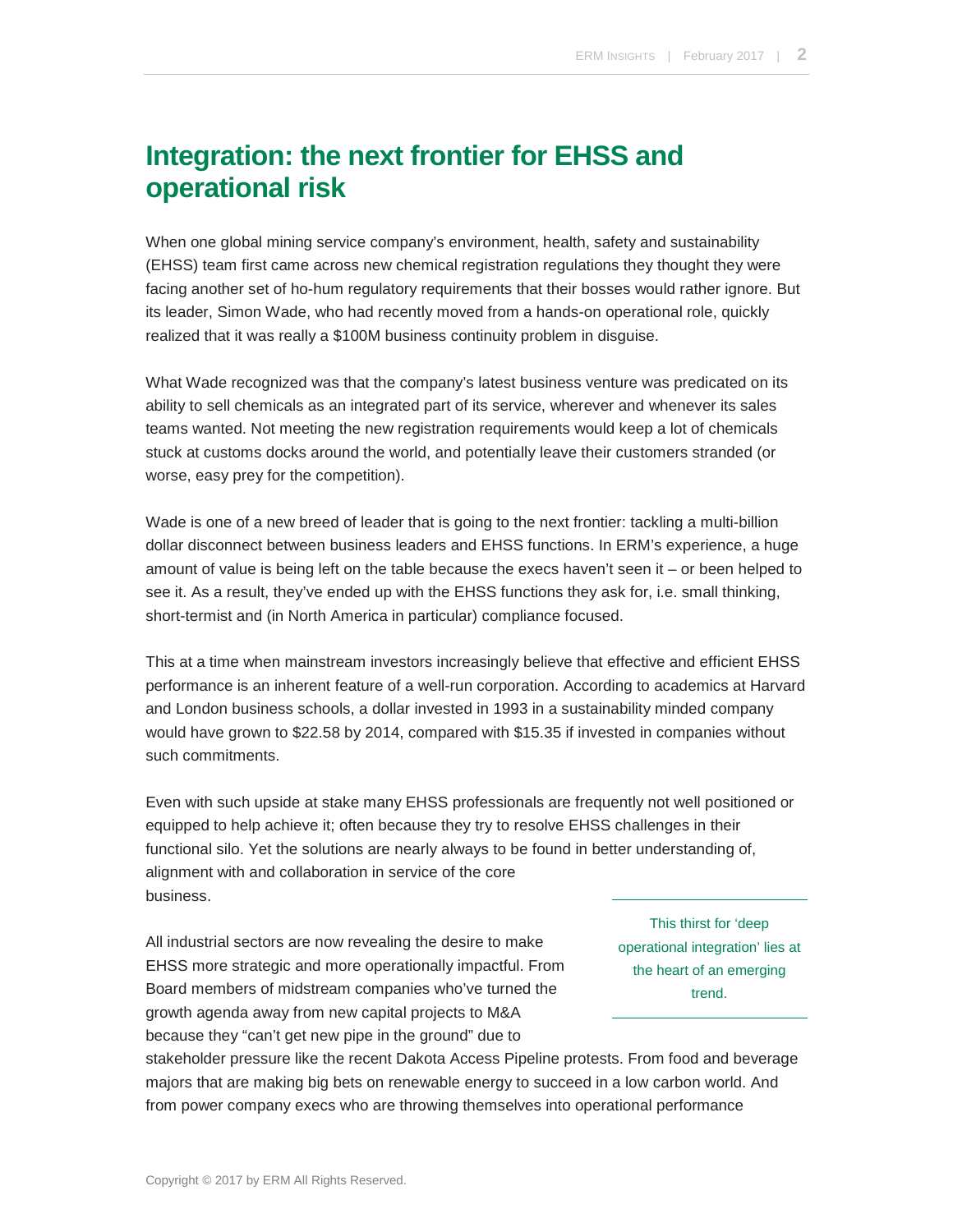improvement through EHSS to tackle fundamental challenges from consumers, regulators and their own 'post-utility' productivity agendas.

#### **SEVEN QUESTIONS EHSS LEADERS SHOULD BE ASKING THEMSELVES**

How well do I influence the C-suite and Board?

Can I articulate the business value of EHSS activities in terms that operational leaders understand (\$)?

Am I leveraging data and technology to support daily operational decision making?

What skill sets do my staff professionals need to engage as business partners?

How am I working with core business leaders every day?

Which other functional teams am I allied with?

In the search for efficiency gains, are we increasing the risk profile of the organization?

These companies are overtly focusing their EHSS functions on the strategic and operational business agenda (see Inset: Seven Questions EHSS Leaders Should be Asking), by:

- Bringing seasoned operational people into EHSS functional leadership roles to drive greater connectivity and relevance (and working hard to keep their eyes on the 'value' prize),
- Shrinking the distance between the C-suite and the EHSS function so that their insight helps executives drive longer term value creation,
- Articulating the business value of EHSS investments and options in a way (\$) that operations believe and can act on,
- Using the latest information solutions to equip operations with the ability to make better data-informed decisions 'in the moment' (rather than months later),
- Creating strong, effective functional organizations and cross-disciplinary teams (recognizing that 40% of average EHSS direct spend goes on people), and
- Increasing individual capability so that EHSS staff can truly support operational leaders in achieving practical change.

Through our work with some of these leading companies, ERM has learned that three fundamentals are critical in making change happen:

1. Using discovery-based approaches to unearth hidden business cases so that EHSS investment is well matched to intended business outcomes: Translating into business and financial outcomes the value creation (growth) and value protection (risk management) potential of EHSS programs.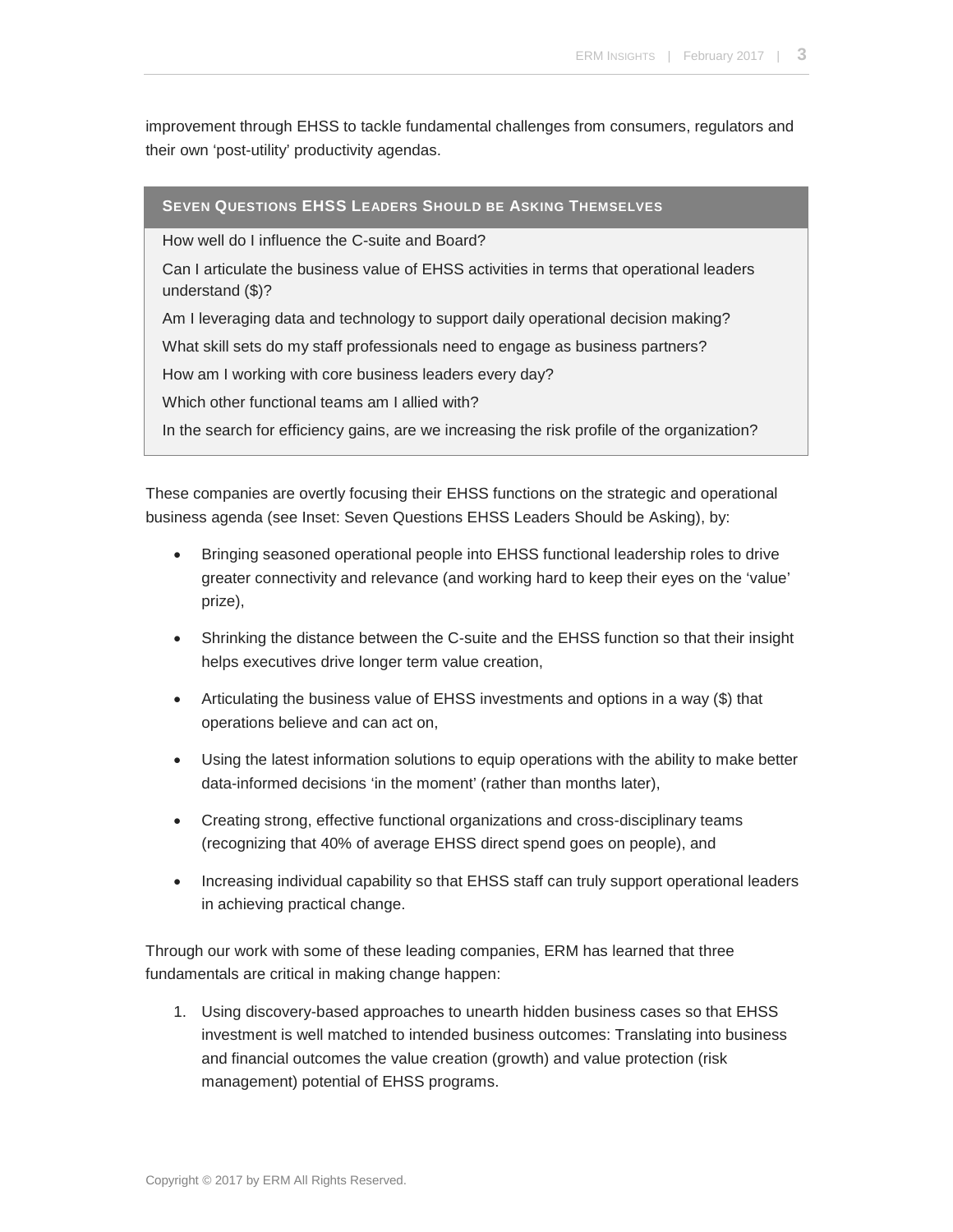- 2. Co-creating solutions with operational stakeholders to drive commitment to higher levels of performance: EHSS has a tendency to develop its own programs in isolation from the main value-creating thrust of the business, which often leaves them on the outside looking in.
- 3. Rapid prototyping of new EHSS programs to deliver optimal financial performance with appropriate risk management: When adopting new management models or streamlining existing ones EHSS teams need to embrace the drive for efficiency at the same time as ensuring their programs are effective in protecting the business from external risk.

ERM has mirrored this shift by building out its operational performance team, bringing together business, organizational and technical EHSS skillsets. Our work has helped multiple organizations achieve great business outcomes with and through great EHSS performance (see Inset: Case Studies).

One example comes from a \$10B capital project where we helped its EHSS leader, Roberta Smith, to mobilize a joint design, operations and permitting team to frame a common approach – a deliberate assault on the traditional siloes. Together they were able to better understand how community and regulatory concerns about their proposed chemical plant would affect the construction schedule – and more importantly, how those concerns could be assuaged by changes to the engineering design and operating regime. As a result, Smith and her colleagues identified schedule improvements worth \$500M.

### **CASE STUDIES**

- O&G executives were frustrated that their multi-billion dollar capital projects were routinely delayed due to environmental and social challenges. ERM identified \$786M in NPV erosion for a sample of projects to help crystallize change. We delivered hands-on performance improvement for six capital projects in NA, including one where the client estimated potential schedule improvements worth \$500MM.
- A leading mining house was concerned that despite improvement in incident rates its workers were still being seriously hurt. ERM's work showed that overly-complex processes were detracting from a leadership drive towards 'zero harm'. Our joint site safety acceleration program, which involved several functions of the company, cut injury rates by 50%-plus and the winners of the annual CEO Safety Award have hailed it as the key to their success.
- After a major explosion and loss of life a North American power generator faced unprecedented fines, jail time for executives and reputation breakdown. ERM's work created robust, data-driven assurance processes that operations are now being safely run. Capex and Opex have been optimized which according to the client has saved more than \$20M in avoided generation costs alone.